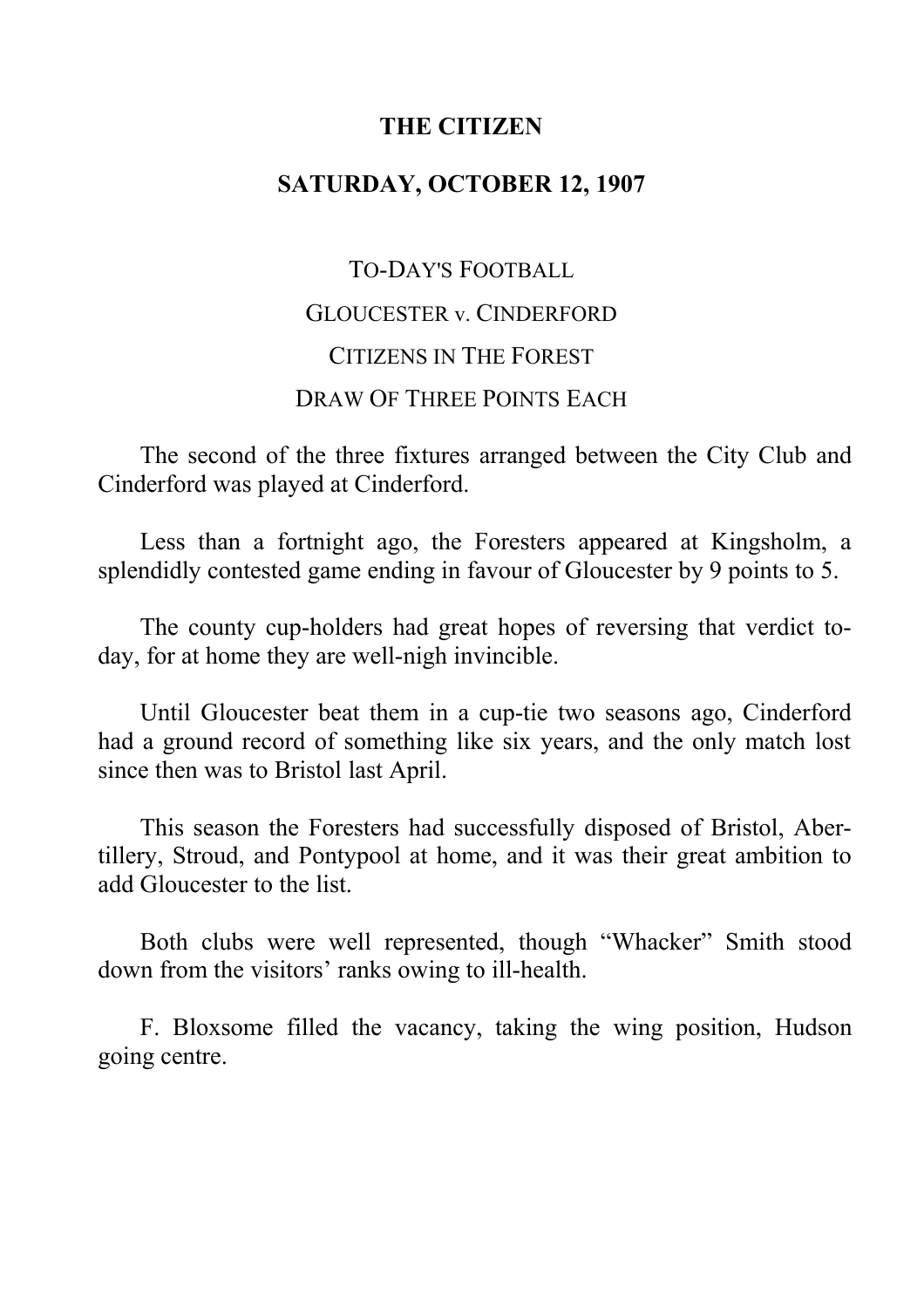Gloucester. − A. E. Wood, back; H. Smith, A. Hudson, E. Hall, F. Bloxsome, three-quarter backs; D. R. Gent, J. Stephens, half-backs; G. Vears (capt.), W. Johns, B. Parham, G. Matthews, H. Quixley, J. Merchant, D. Hollands, R. Craddock, forwards.

Cinderford. − C. Harrington, back; J. Cowmeadow, H. B. Mack, W. Rhodes, W. Smith, three-quarter backs; F. Niblett (capt.), A. Hall, half-backs; F. Teague, J. Hyndman, J. Watkins, A. Bedding, O. Burgham, J. Wright, R. Adams, R. Dobbs.

Referee : Referee : Mr. H. Smith (Bristol).

## THE GAME

There were two changes in the Cinderford ranks, Meek and Trafford standing down for C. Harrington and R. Dobbs. The weather was dull, but the rain fortunately kept off. There was a good crowd of spectators, though the attendance was hardly up to expectations.

Gloucester won the toss, and Vears electing to play uphill with the wind, Burgham started, and the home forwards following up, prevented a return, and securing possession a Cinderford player punted high, but Wood saved in good style.

The Gloucester forwards heeling, Gent opened out, and the City backs brought off a brilliant round of passing. Hubert Smith centred and cross-kicked cleverly, but a home player got back and saved luckily. Cinderford kicked out to Wood over midfield, and the Gloucester custodian took a drop for goal, the ball going just wide of the upright and over the line for a minor.

Wood replied finely to the drop-out, but a loose rush by the Forest forwards took them beyond the centre line, and clever combination between Gent and Stephens promised well, but Cowmeadow intercepted and punted down. Hall however got back and with a neat punt found touch. A nice kick by Hollands gained a good twenty yards for Gloucester.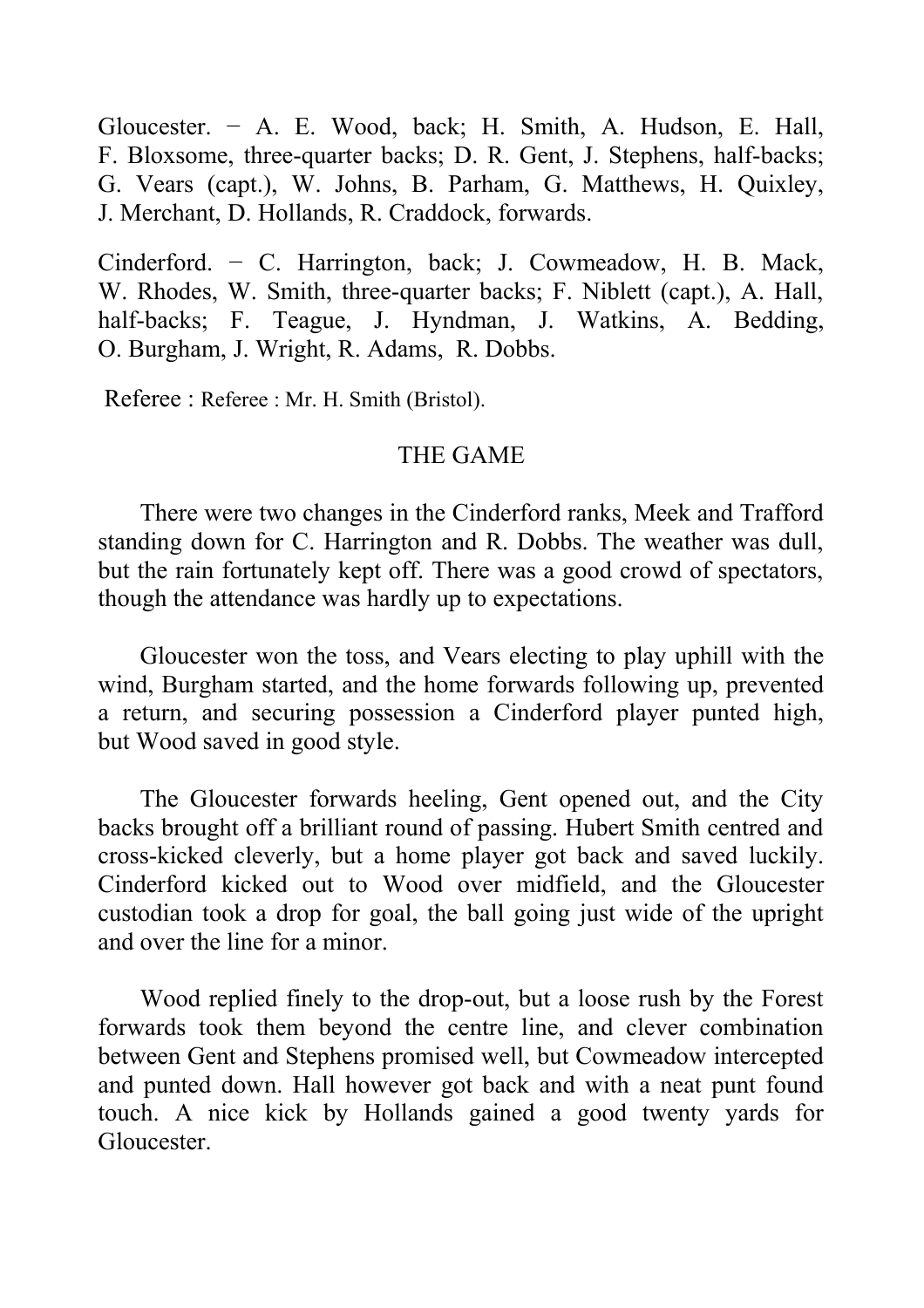Ensuing play was fought out at mid-field. The Gloucester forwards were doing splendidly in the scrum and heeling well, but the backs could not get moving. An off-side tackle by Niblett lost his side a nice slice of ground, but they quickly recovered and Hall was prominent with a strong burst for the [word unreadable] but he was checked. Gloucester made headway from a line-out, and Hubert Smith further improved matters with a well-judged punt to touch.

A loose burst by the home forwards changed the venue, but the Gloucester backs responded with grand passing and inter-passing, Hall being only stopped just in time.

Gloucester now attacked strongly and the home defence was seriously tested, and Stephens missing a pass allowed Burgham to dribble away, but Gent effected a clever save. From a scrum just inside the Gloucester half, Hall secured and passed to Niblett, who cut through cleverly. Yielding to Rhodes, the latter handed to Smith who raced over in the corner with a fine try. Rhodes failed at goal.

Wood re-started, and play was fought out in the Gloucester half. Hudson intercepted a home pass and ran cleverly to the full-back. He beat Harrington but was checked smartly, and was collared from behind by Rhodes with an open ground. Gloucester had the better of the ensuing play, the forwards driving openly. The keen tackling of the home backs, however, kept the line intact.

Stephens once looked like going through, but in passing the ball was knocked on. Play was wholly confined to the Cinderford half, and was very keen. Taking advantage of a mistake by Niblett, Stephens picked up and ran down touch. There was a good opening for Hubert Smith, but the half-back passed inside and the chance was lost.

Cinderford worked out of danger, but Hubert Smith ran back and the home team only saved on the line and the Foresters punted out, only to see Wood mark in fine style in the face of determined opposition.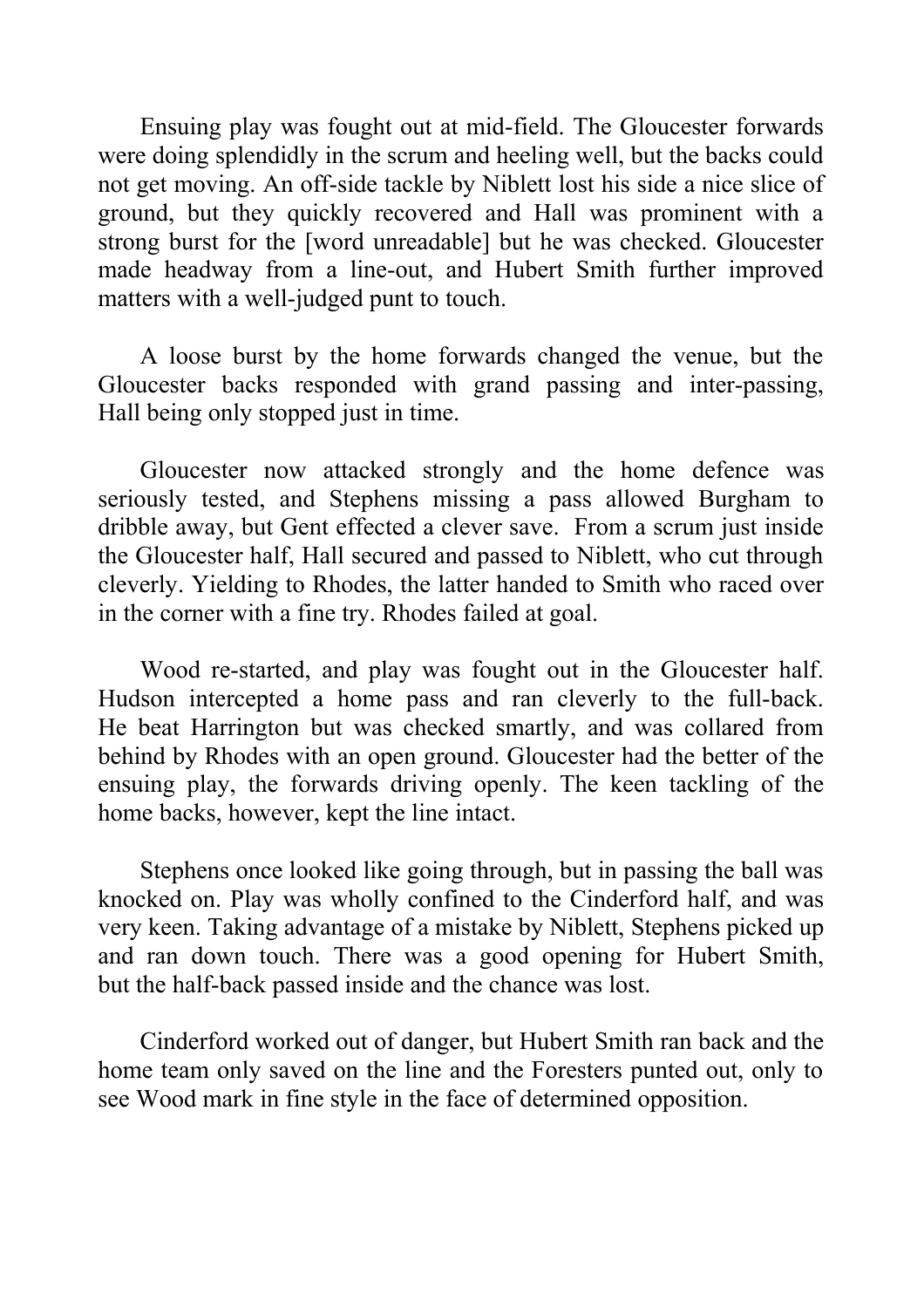With his kick, the Gloucester custodian found touch in the home 25, and the City made desperate efforts to score, and twice they had distinctly hard lines after beautiful passing. Hudson was tackled a few yards outside, and then Hubert Smith missed a certainty.

Gloucester were not discouraged by their ill-luck, and just before the interval, following a fine effort by Hudson, E. Hall raced over behind the posts. Wood unfortunately missed the goal.

> HALF-TIME SCORE : Gloucester ………….………. 1 try Cinderford ………………….. 1 try

Vears restarted, and after an exchange of kicks play settled near the centre, and Cinderford re-arranged their team, Mack and Wright changing places.

Cinderford rushed the first scrum, but the Gloucester backs replied with passing and a kick by Hudson. Cowmeadow, however, cleared.

Grand kicking by Wood gave the City an advantage, and a beautiful movement by Stephens and Hall looked certain for a score. Hudson received and made a dash, but his pass went astray with the defence practically beaten.

Gloucester immediately after made another hot attack, but Hudson held on too long. Pretty work between Hall and Niblett gained considerable ground for Cinderford, and ensuing play was contested in the City half, and operations were confined to the forwards for some time, but at length Gent opened out cleverly.

Hall contributed and quickly ran and passed to Hudson, when Hubert Smith, the wing man, cross-kicked, and there was a scramble for possession.

Operations were confined to the forwards for some time, but at length Gent opened out cleverly.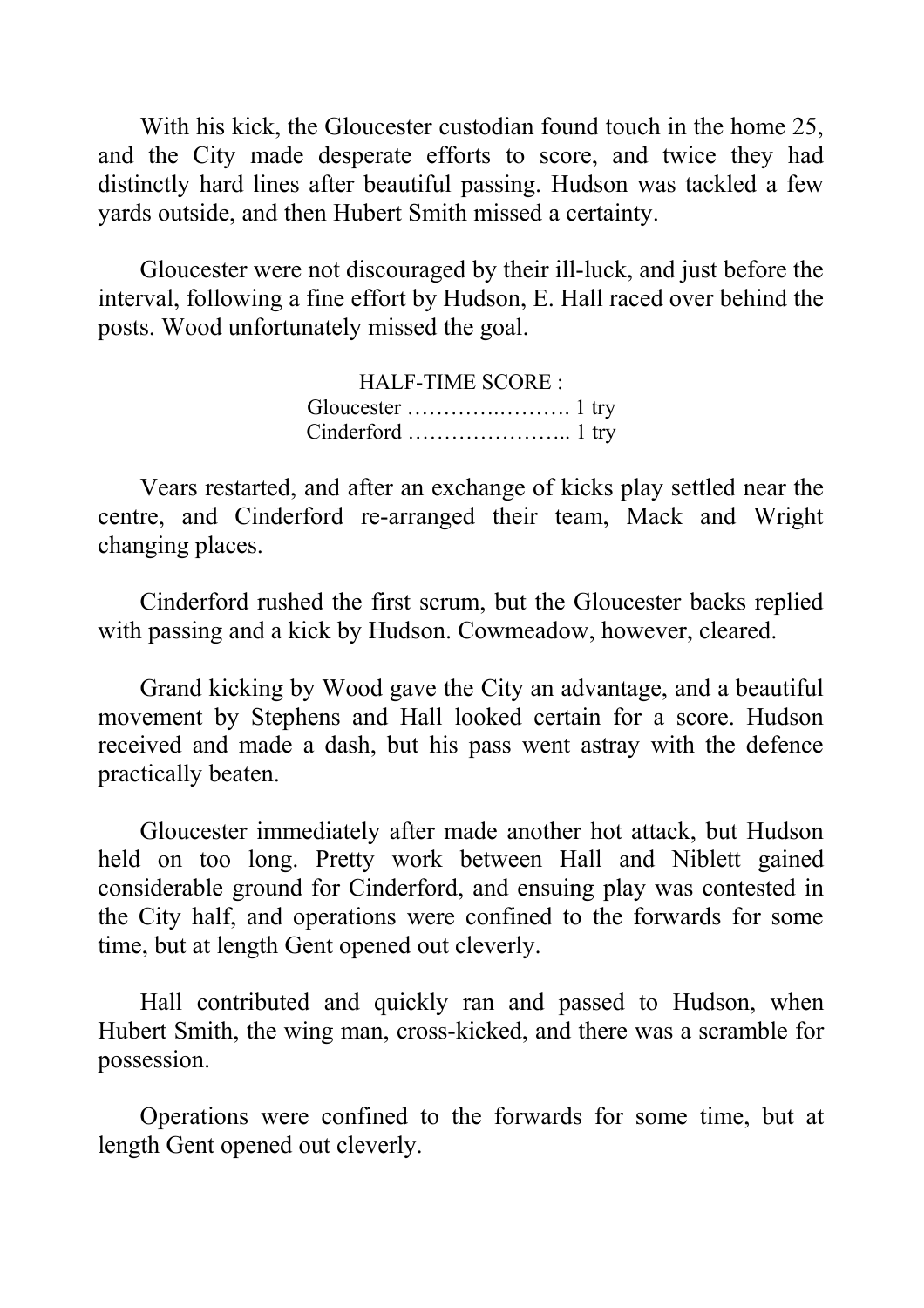E. Hall contributed a tricky run and passed to Hudson, who fed Hubert Smith. The wing man cross-kicked, and there was a scramble for possession. Gloucester secured and dribbled to the line where Harrington luckily turned to touch. The Foresters worked out of danger, and Meek, with a kick from a mark, sent the game to midfield.

A lucky flying kick by Burgham improved matters for the home team, but E. Hall, with a lovely punt, put Gloucester down again.

Subsequent play lacked incident being mainly of a close forward character. The Cinderford forwards heeled several times, but the defence of the visitors was very sound.

Wood made a couple of marks under severe pressure, and with his kicks brought relief to the City. The last ten minutes were hotly contested, Cinderford playing up desperately to gain the lead. The defence, however, proved equal to the occasion, and before the end Gloucester had worked out to centre.

> RESULT : Gloucester ……….…. 1 try (3 points) Cinderford ………….. 1 try (3 points)

#### REMARKS

Cinderford's ground record is safe, but the Foresters may count themselves a lucky team in escaping defeat today. In the first half the City were attacking three-parts of the time, and only wretched luck prevented at least three tries being scored.

It was a desperately fought out game, but at times both teams were very erratic. The Gloucester forwards are to be heartily congratulated on a very fine display. They beat their opponents in the scrum repeatedly, and the heeling was always sharp and clean. In the open, too, the men gave a good account of themselves, following up well, tackling keenly, and using their feet to advantage whenever possible.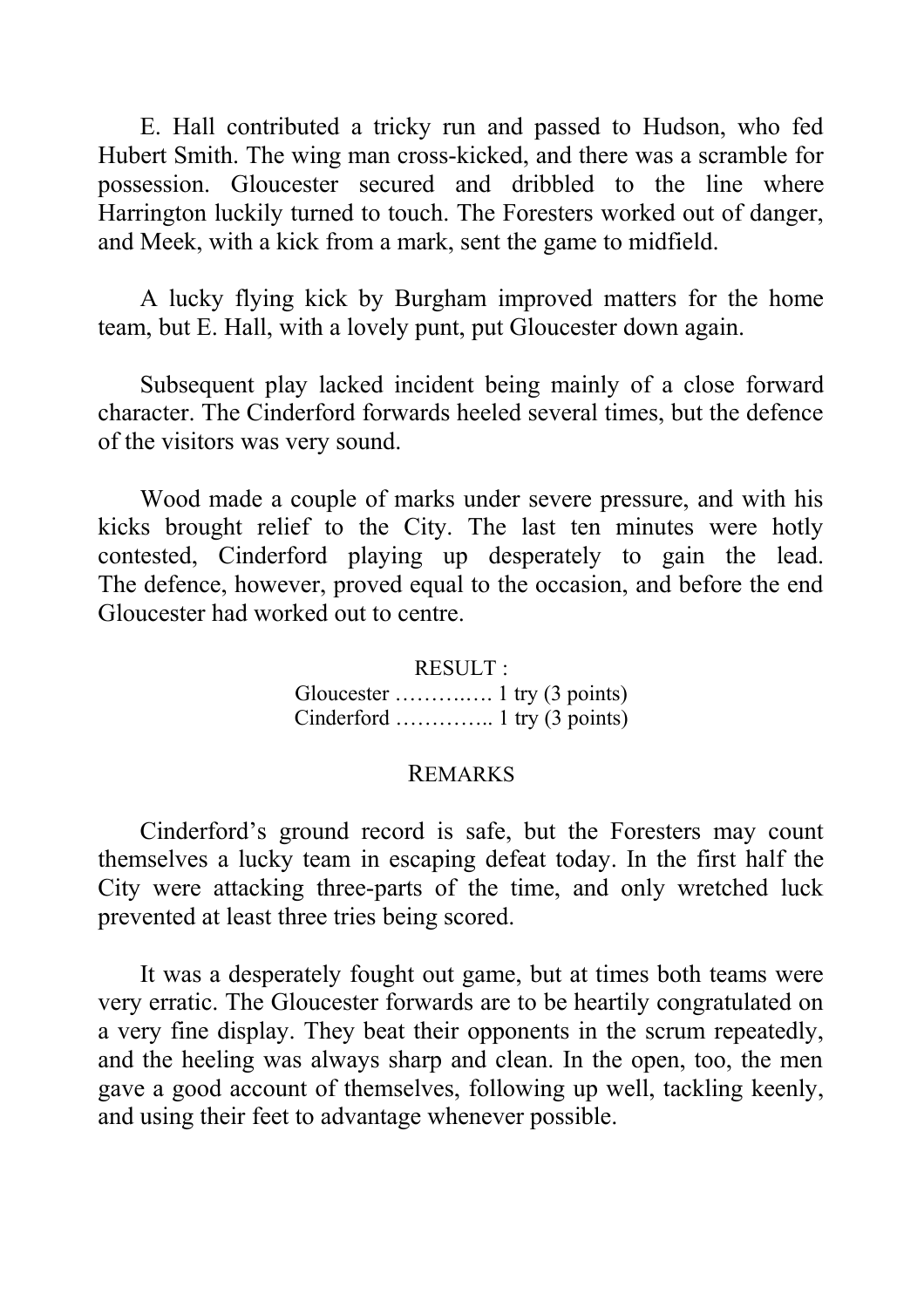Towards the end the City players began to feel the effects of their exertions up the slope in the first half, and during this period Cinderford got the upper hand. There was a rare struggle at half-back, but Stephens and Gent held their own in every respect. Gent was overpowered now and again by the burly Hall, but the International got the ball away beautifully at times.

Stephens played a perfect game, and fed his three-quarter line nicely. The Gloucester three-quarters showed clever combination, but there was something wanting occasionally in finish. Ernie Hall's try was a beauty, and well deserved. Wood gave a magnificent display at full-back, being marred by only one mistake in fielding. Harrington also did well for Cinderford, showing good defence.

The Foresters were best served at three-quarter by Smith and Rhodes. Mack was little short of a failure, being very unreliable and often in the way. Niblett played a nice game, the Cinderford captain's touch-kicking helping his side frequently.

### GLOUCESTER A v. CINDERFORD A

#### GOOD WIN FOR THE CITY SECOND STRING

#### A NEW THREE-QUARTER

These teams met at Kingsholm on Saturday, before a small attendance. As when the premier teams met, there was keen rivalry, and a good game was anticipated. The teams were : −

Gloucester A : − F. Welshman, back; J. M. Baldwin, G. Cook, W. Robinson, and F. Smith, three-quarter backs; H. F. R. Arthur (capt.) and W. Dix, half-backs; J. Wyburn, J. Holford, G. Griffiths, H. Collins, W. Blackford, H. Taylor, W. Bailey, and S. Hayward, forwards.

Cinderford A : − H. Hyett, back; Colwell, Meek, Bowkett, and Meredith, three-quarter backs; Woolford and Cooper, half-backs; Mountjoy, Butt, Cook, Leighton, Jones, Bevan, Buffrey, and Dorrington, forwards.

Referee : Mr. A. F. Hughes.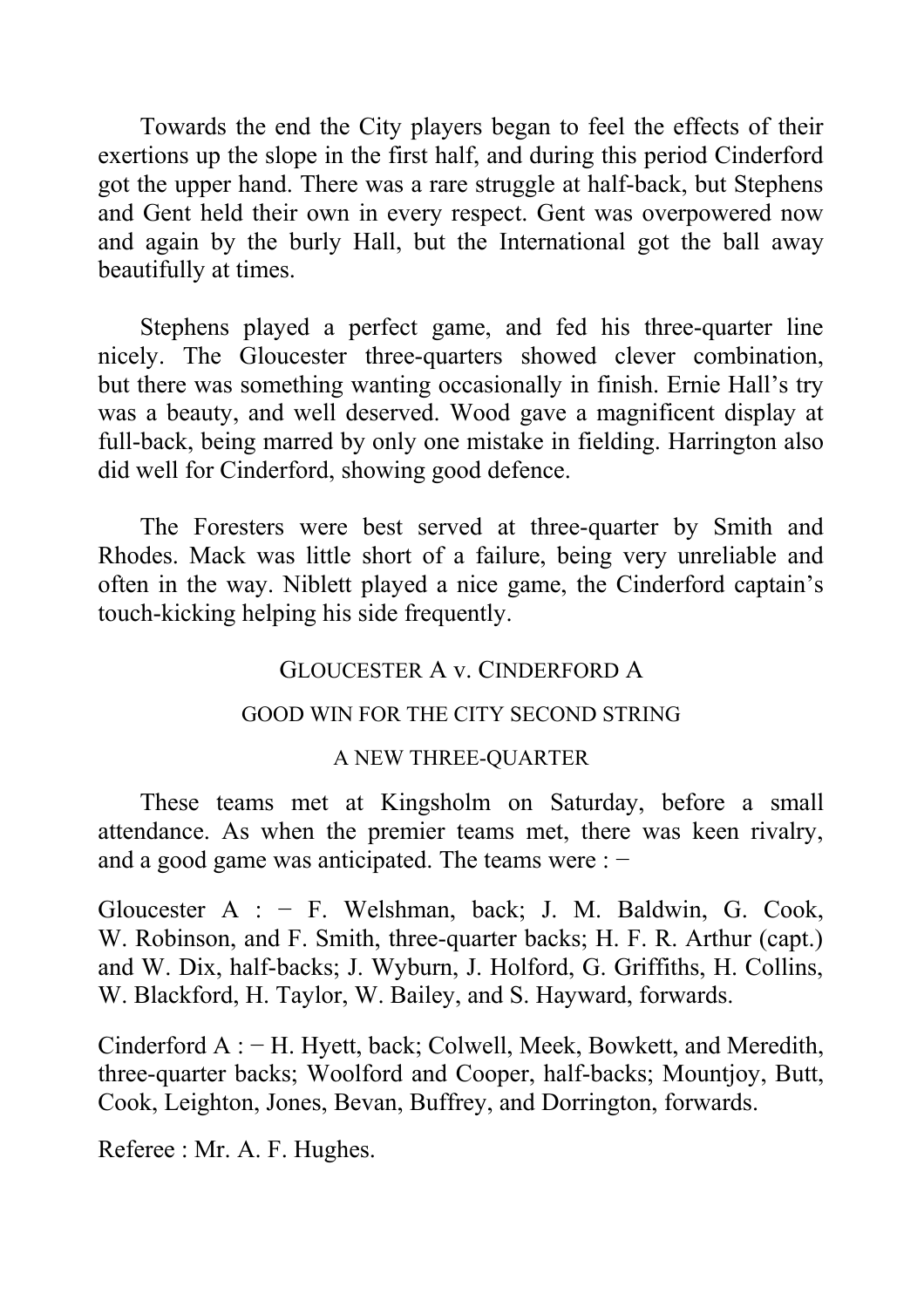The game opened in neutral territory, and Hyett was twice called upon, but was very safe. Gradually, Cinderford worked up into Gloucester's 25, but when they tried passing they lost ground, and Gloucester worked out to the centre. Cinderford with a long kick forced a minor.

Gloucester were penalised for "not in fairly," but the visitors were whistled back for getting in front of the kicker. Twice Gloucester heeled nicely, but Arthur, working the scrum, left something to be desired in his passing out.

Cinderford broke up an attempt at passing by the home backs and rushed to the Gloucester 25. Cinderford got very near the line, and in a desperate scramble Woolford dropped over with a corner try, which was not converted.

The home backs opened out after this, and Baldwin put in a good run, carrying the game to the Cinderford territory. A moment later the other wing had a chance, but Robinson passed badly and gave Smith, on the wing, no chance.

The referee had some cause of complaint with someone on the touch-line, and warned him to behave himself. As if in contrast to this somewhat disturbing incident, Gloucester put in a wonderfully fine bit of play, which ended in Baldwin receiving from Cook and scoring after a splendid run. Welshman goaled with a fine kick from the touch-line.

Even play followed for some time, and then Gloucester were granted a free. Cook kicked across, but the wing man failed to gather. The home team, however, pressed until half-time.

> HALF-TIME SCORE : Gloucester A ……..………. 1 goal Cinderford A ……….……….1 try

Immediately on resuming Gloucester took up the aggressive, and Robinson breaking through finely a score looked certain. Cook,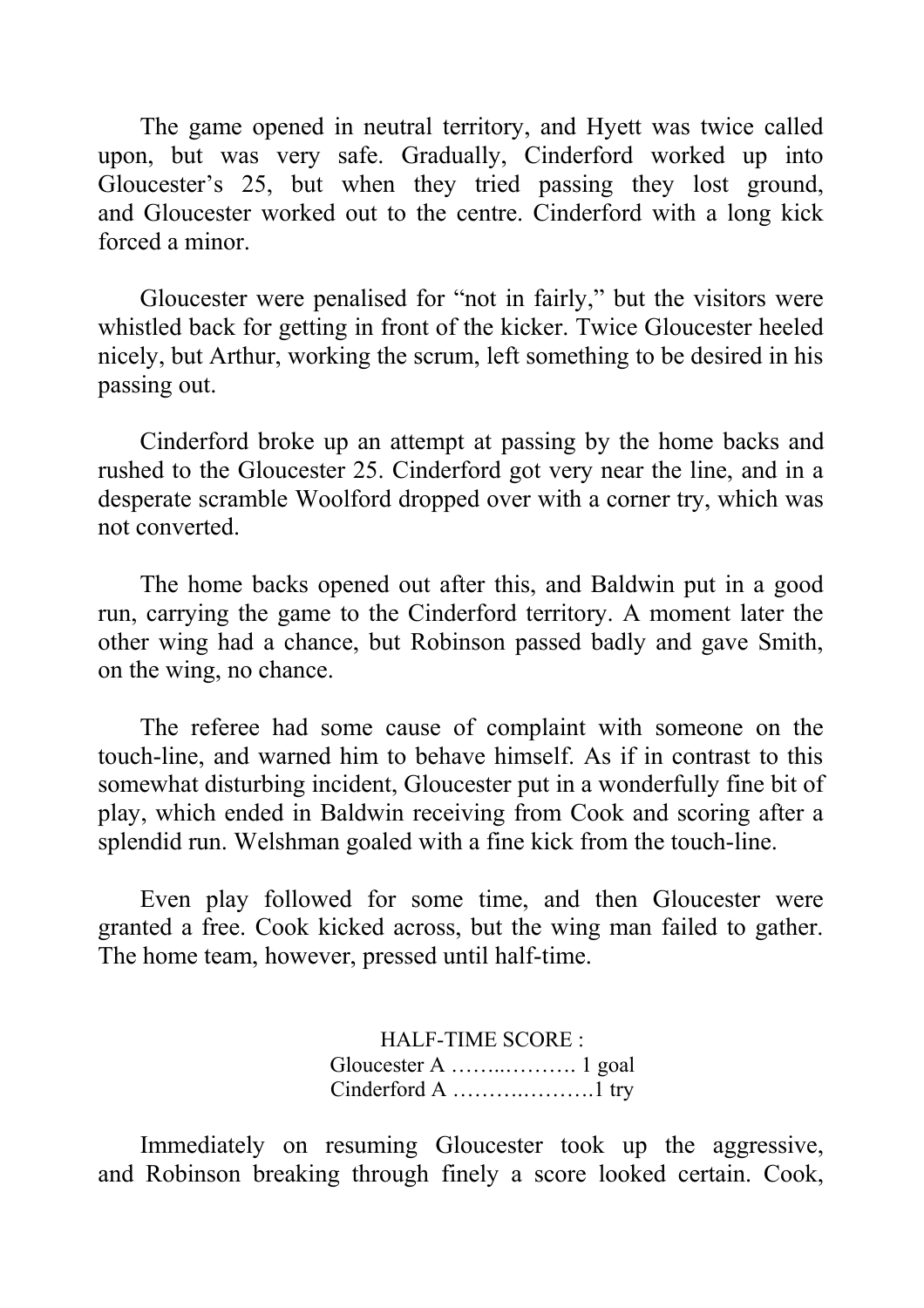however, missed the pass. Not to be denied, Gloucester tried again, and the ball coming out to F. Smith on the opposite wing, the popular "Tinker" made off at top speed, and beating Hyett pointless ran over with a good try. Welshman failed to convert.

Gloucester were within an ace of scoring again, but a forward transfer spoilt the movement. Later, Gloucester had a fine opportunity, but Cook essayed a drop at goal instead of passing, and thereby lost a practically moral certainty for a try. A second later Smith had a clear run in, but travelling at high speed he just failed to gather. Cook made no mistake the next time, and after a blunder by Dix he dropped a lovely goal.

A spell of even play followed, and then Cinderford pressed, but bad passing lost them a score. A desperate struggle ensued on the home line, the Foresters making strenuous efforts to score, but they were beaten off. Cinderford, however, returned to the attack, and in a scrambling movement Butt scored and Meredith converted.

Gloucester returned to the attack, and Cook made a nice opening, but Robinson failed to take the pass. Smith got going a moment later, but he failed to clear the full-back. By the aid of a mark Cinderford got out of danger.

Cook fumbled a pass, but he put in a good touch-finder and Gloucester were on the aggressive again. Collins received in the lineout, and with admirable judgment threw the ball out wide to his threequarters. Cook gathered well, and after Robinson had handled, Smith ran in with a corner try  $-$  a well-deserved ending to a pretty movement. No goal resulted.

A minute later, the ball came out again well, but Cook knocked on. Gloucester were now at it hammer and tongs, and Baldwin, receiving from Dix, with a fine dash through a host of opponents scored a grand try. Welshman goaled. Give and take play followed to the end.